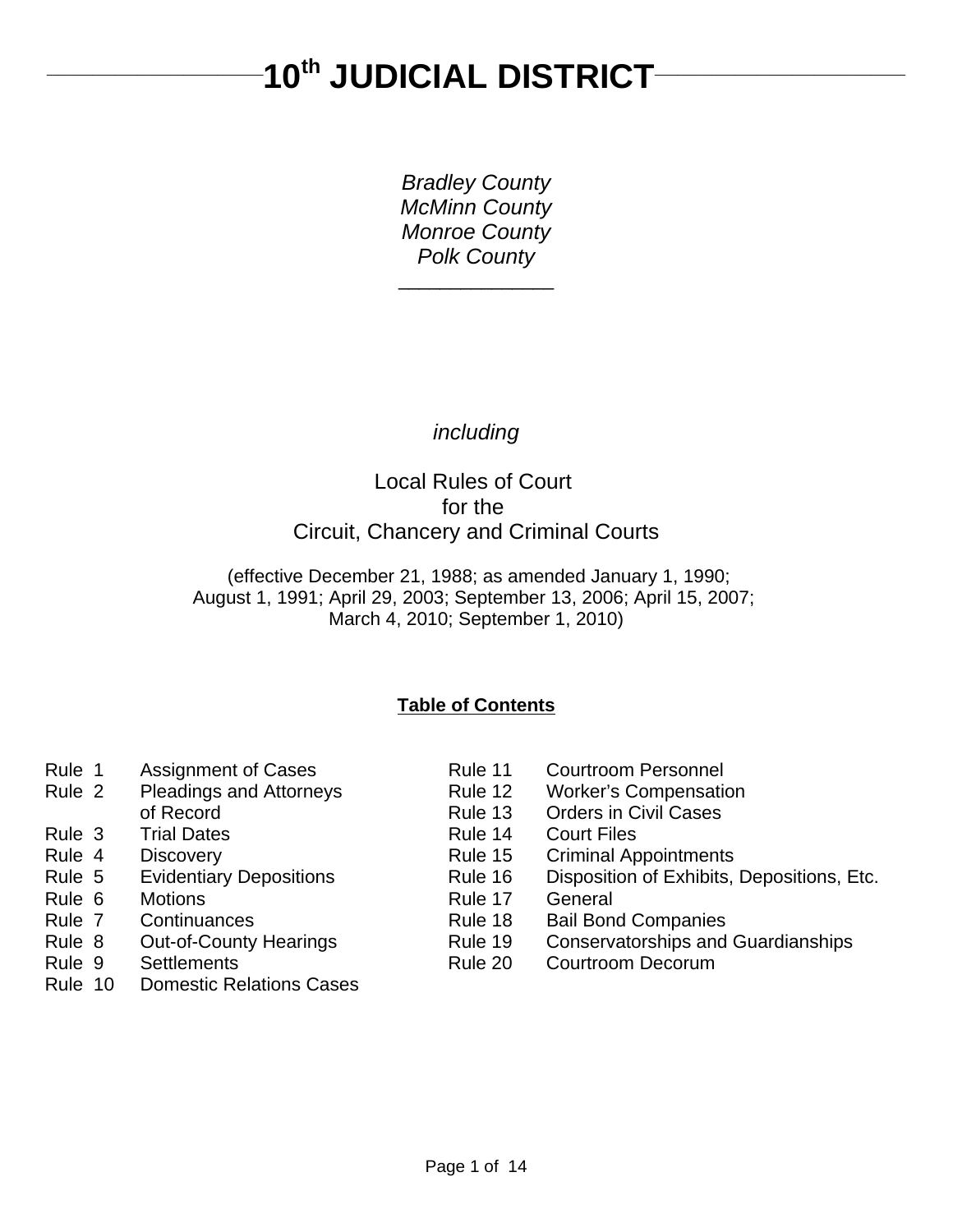# **RULE 1. ASSIGNMENT OF CASES**

The circuit judges shall be responsible for disposing of the civil and criminal cases filed with the Circuit Court Clerk, and all chancery cases filed with the Clerk & Master shall be disposed of by the chancellor; however, when necessary for the efficient administration of justice, a judge or chancellor may hear and determine any matter or perform any duty by interchange without the necessity of transferring the case to another court.

## **RULE 2. PLEADINGS AND ATTORNEYS OF RECORD**

# **2.01 Addresses and Costs***.*

All original pleadings must contain the addresses of the litigants. All orders taxing costs must contain the addresses of the parties to whom costs are to be taxed.

# **2.02 Jury Demands***.*

In all pleadings in which a jury is demanded there shall be placed the words "JURY DEMANDED" upon the face of the subsequent pleadings.

# **2.03 Docket Numbers***.*

All pleadings shall bear the appropriate docket number. The clerk shall disclose the docket number of each case at the time the original complaint or petition is filed.

## **2.04 Signature Block.**

All pleadings shall be signed by the parties or their counsel. In addition, the name of the person signing the pleadings shall be typed or legibly printed immediately beneath the signature followed by the address required by TCRP 11. A firm name may also be added to the signature block if desired.

# **2.05 Attorney of Record***.*

All appearances and all requests for entry of attorney of record shall designate the name of the attorney primarily responsible for the case. The clerk shall enter that attorney's name on the rule docket. The attorney's firm name may also be shown on the rule docket.

# **2.06 Assignment of Judge***.*

If the case requires an assigned judge, the clerk shall assign the judge either at the time of filing, if necessary, or within five (5) working days. Copies of the Circuit and Chancery court schedules for each judge or chancellor are available in the respective clerk's office. Only the assigned judge may remove himself or herself from a case.

# **2.07 Extraordinary Relief Without Notice***.*

Temporary restraining orders without notice, except orders of protection, shall be obtained only from the chancellor or a circuit judge assigned to civil litigation unless unavailable in which case any judge having jurisdiction to issue restraining orders may grant the temporary relief.

All orders granting temporary relief without notice shall contain a date upon which a motion contesting the order may be heard by the assigned judge. The contesting party shall notify the other side of its intent to contest the order either on the date stated on the order or a later date. If the contesting party desires an earlier hearing date, both sides will confer with the assigned judge to determine whether irreparable harm will occur if the hearing date is not advanced.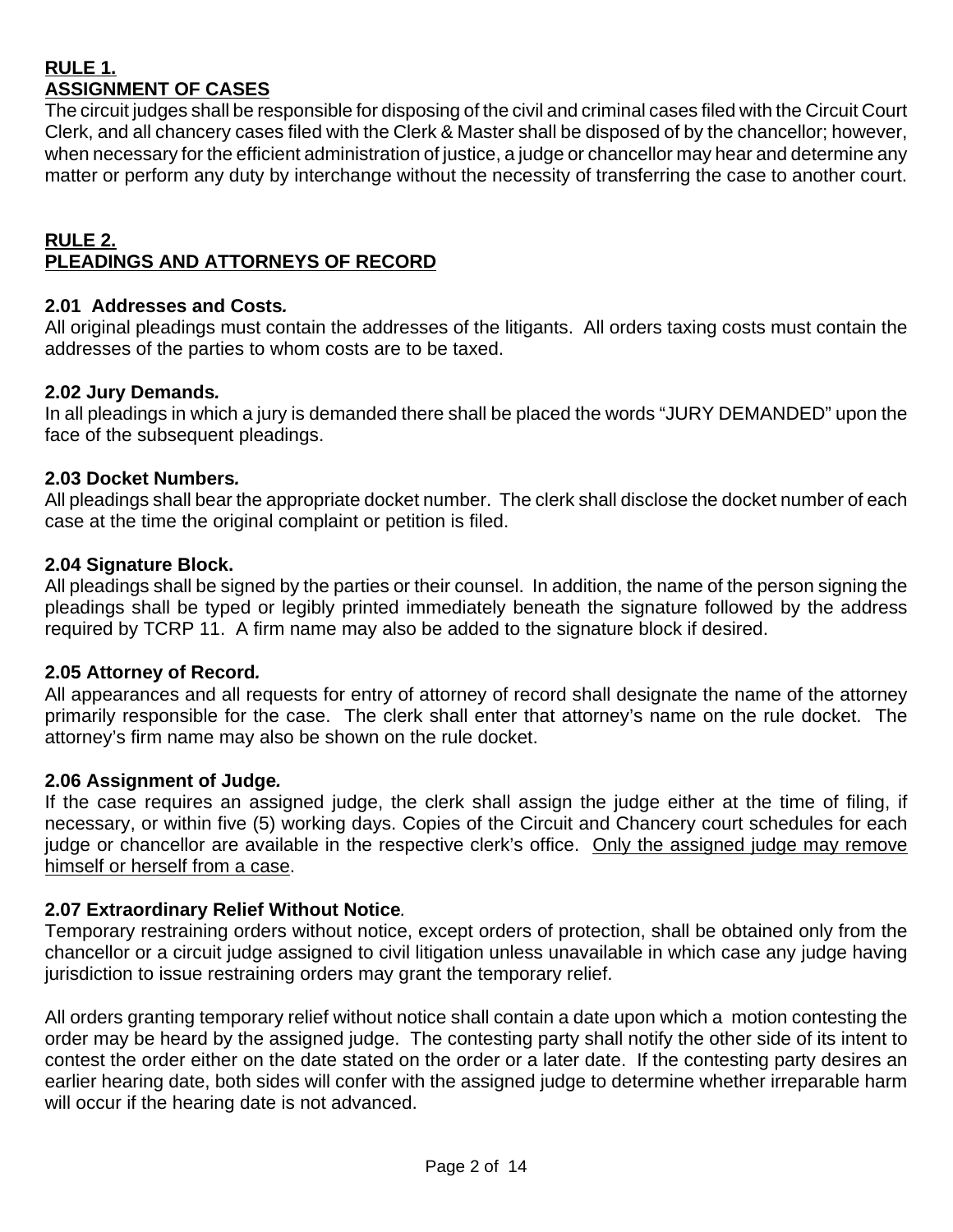# **2.08 Redaction of Confidential Information in Pleadings**

Unless the court orders otherwise, in pleadings filed with the court that contains an individual's socialsecurity number, taxpayer-identification number, or birth date, the name of an individual known to be a minor, a financial-account number, or any other information deemed confidential under Tennessee law, a party or nonparty making the filing shall not include information deemed confidential under Tennessee or federal law without redaction or filing the pleading under seal. In the effort to redact the pleading, it may include only:

- (1) the last four digits of the social-security number and taxpayer-identification number;
- (2) the year of the individual's birth;
- (3) the minor's initials; and
- (4) the last four digits of the financial-account number.

The redaction requirement does not apply to the following:

(1) a financial-account number that identifies the property allegedly subject to forfeiture in a forfeiture proceeding;

(2) the record of an administrative or agency proceeding;

(3) the record of a court or tribunal, if that record was not subject to the redaction requirement when originally filed;

(4) a filing that is made under seal.

# **RULE 3. TRIAL DATES**

# **3.01 Setting Cases***.*

Cases shall be set for trial in one of the following ways:

(1) By regular docket call in Chancery Court. The clerks shall issue notices to the attorneys of the date and time the docket will be sounded.

(2) By consent of the parties with the approval of the judge, chancellor, or clerk.

(3) By the trial judge, chancellor, or clerk with reasonable notice to the parties or their attorneys. Either side may request the clerk to issue notice of a proposed trial date. When a notice is issued a trial date must be established. A motion to set should be a last resort.

# **3.02 Certification***.*

The establishment of a trial date, by whatever means, constitutes a certification that the case is, or will be, ready for trial.

# **3.03 Scheduling Orders and Pretrial Conferences***.*

In all jury cases, and in other cases as appropriate, the parties shall submit a scheduling order by agreement within thirty (30) days of the establishment of a trial date. The proposed order will be initiated by plaintiff and will schedule discovery, evidentiary depositions, joinder, witness list, dispositive motions, mediation and other pretrial motions or matters.

If a scheduling order cannot be agreed upon, plaintiff will request a pretrial scheduling conference. Any side may request a pretrial conference at any time deemed necessary.

# **3.04 Mediation.**

Either side may request a mediation order, and the court may order mediation on its own initiative. Neither side should request mediation within thirty(30) days of the trial date unless there is an agreement or extraordinary circumstances prevail.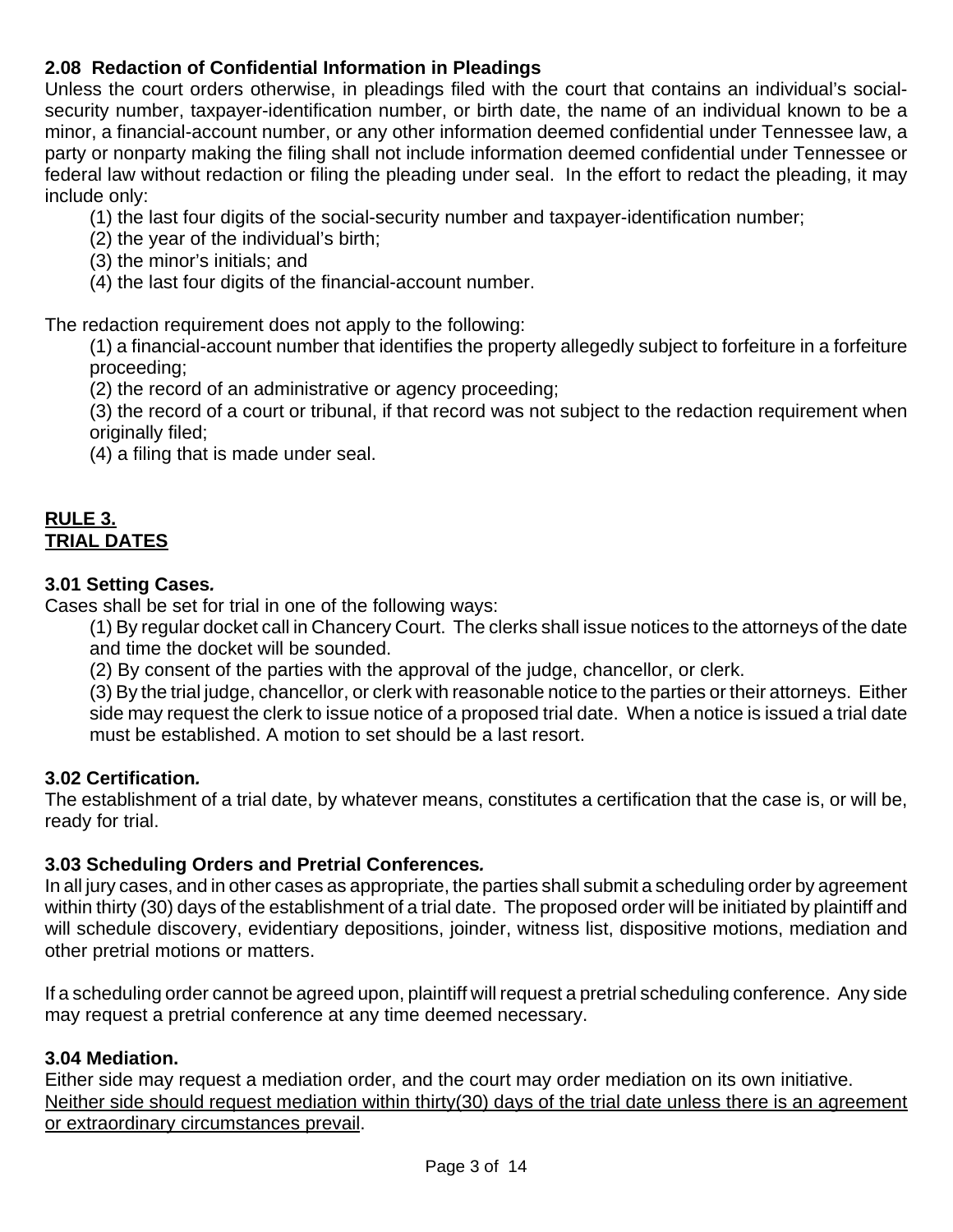# **RULE 4. DISCOVERY**

## **4.01 Depositions.**

All depositions shall be completed no later than five (5) days prior to the date of trial unless an extension is granted by the trial judge or the parties agree.

## **4.02 Interrogatories.**

Interrogatories shall be limited to thirty (30) including sub-parts, which shall be counted as new questions, unless extra questions are permitted by the trial judge.

## **4.03 Filing required Only for Court Use.**

Interrogatories, discovery depositions, requests for production and other discovery material, except requests for admissions, shall not be filed unless or until it is to be used in court or considered by the court for any purpose except impeachment.

# **RULE 5. EVIDENTIARY DEPOSITIONS**

## **5.01 Objections to Testimony.**

Objections to testimony in evidentiary depositions in jury trials shall be brought to the judge's attention prior to trial so that the entire deposition can be reviewed (and edited in the case of a video deposition).

# **RULE 6. MOTIONS**

# **6.01 Pretrial Motions - Responsibility of Movant.**

It is the responsibility of the moving party to call for a hearing of all pretrial motions as far in advance of the trial as reasonably possible. All motions not called for disposition prior to the trial date will be deemed to have been abandoned, except for extraordinary circumstances.

#### **6.02 Motion Dates.**

Motion days will be established by the judge or the chancellor of the respective courts. It is the duty of the moving party to set the motion for hearing.

# **6.03 Resetting Motions.**

Motions may be reset by agreement, but the movant is responsible for removing the motion from the docket by notifying the clerk. Motions not set for hearing within three (3) months may be dismissed. Motions on the docket without appearance for hearing are subject to dismissal.

# **6.04 Dispositive Motions.**

Upon the filing of any dispositive motion other than a motion for default, a bench copy of any statement of undisputed facts, supporting authority, and any response thereto shall be provided to the trial judge at the time of filing.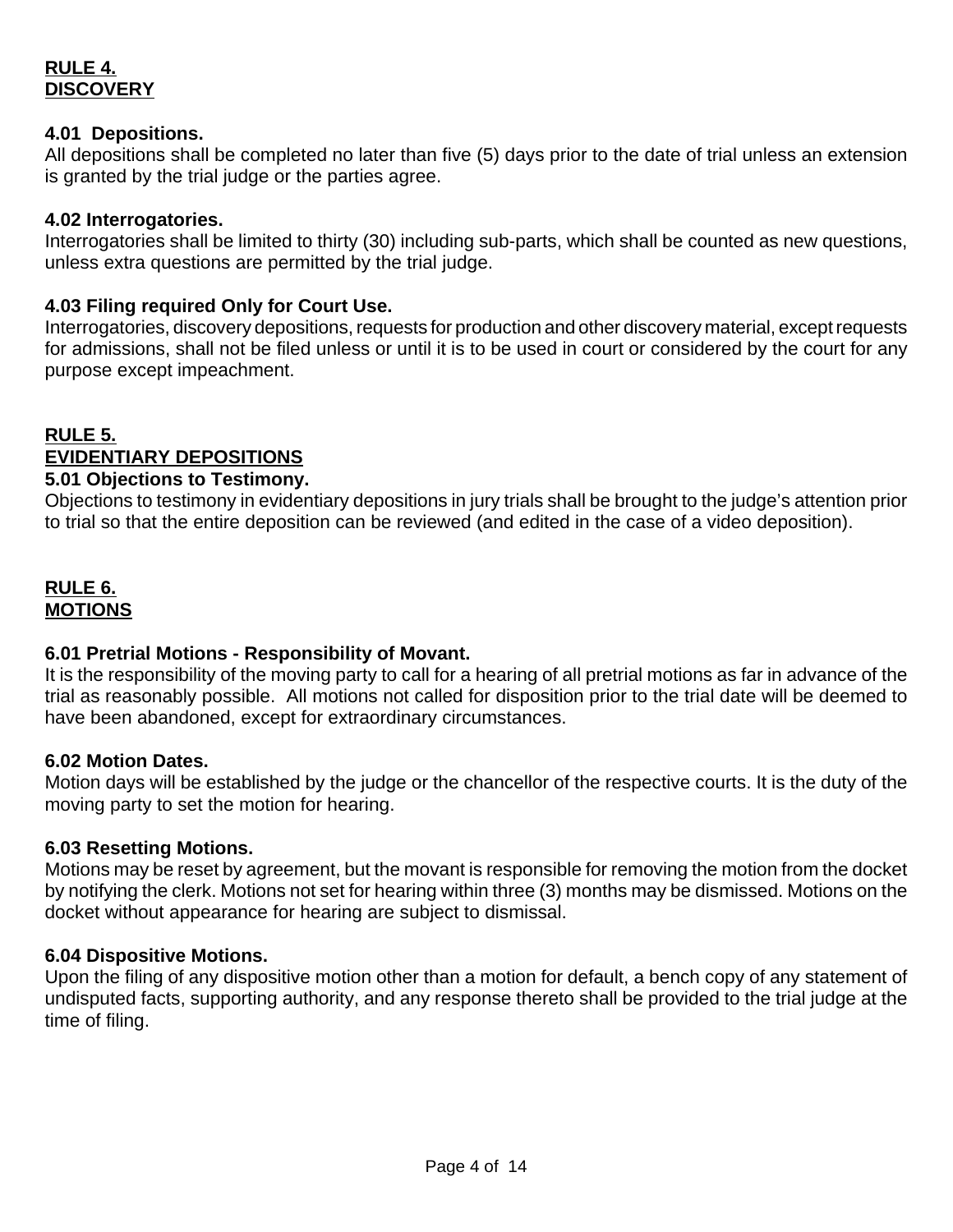# **RULE 7. CONTINUANCES**

## **7.01 Judges' Approval.**

Except for cases involving domestic relations, cases may not be continued by agreement of counsel except by approval of the judge or chancellor.

## **7.02 Motions for Continuance.**

Except for an emergency, motions for continuance shall be filed in all cases except agreed continuances of domestic relations cases. After filing, the motion may be heard by telephone conference.

All continuances, whether by agreement or motion (1) shall be memorialized by an order prepared by the party obtaining the continuance, (2) shall reflect the reason for the continuance, and (3) shall contain a new trial date.

## **7.03 Notification to the Clerk.**

All continuances shall be reported to the clerk immediately by counsel so that the case may be removed from the docket.

## **7.04 Grounds - Absence of Witness.**

Absence of a witness will not be grounds for continuance unless the witness has been subpoenaed at least five(5) days before trial, except in extraordinary circumstances.

# **RULE 8. OUT- OF- COUNTY HEARINGS**

# **8.01 Out-of-County Matters.**

Out-of-County Matters may be heard only by (1) permission of the court and agreement of the parties or (2) by order of the court, upon a showing of extraordinary need.

# **8.02 Court File.**

The parties are responsible for checking out & returning the court file for any out-of-county hearing.

#### **8.03 Notice to Clerk.**

Counsel shall notify the clerk so that all out-of-county matters, whether contested or non-contested, may be docketed.

## **RULE 9. SETTLEMENTS**

#### **9.01 Settlement Judge.**

Except by permission, settlements will be heard, and orders signed, only by the assigned judge or chancellor.

#### **9.02 Settlement of Contested Matters.**

The clerk shall be notified as soon as possible of the settlement of any contested matter.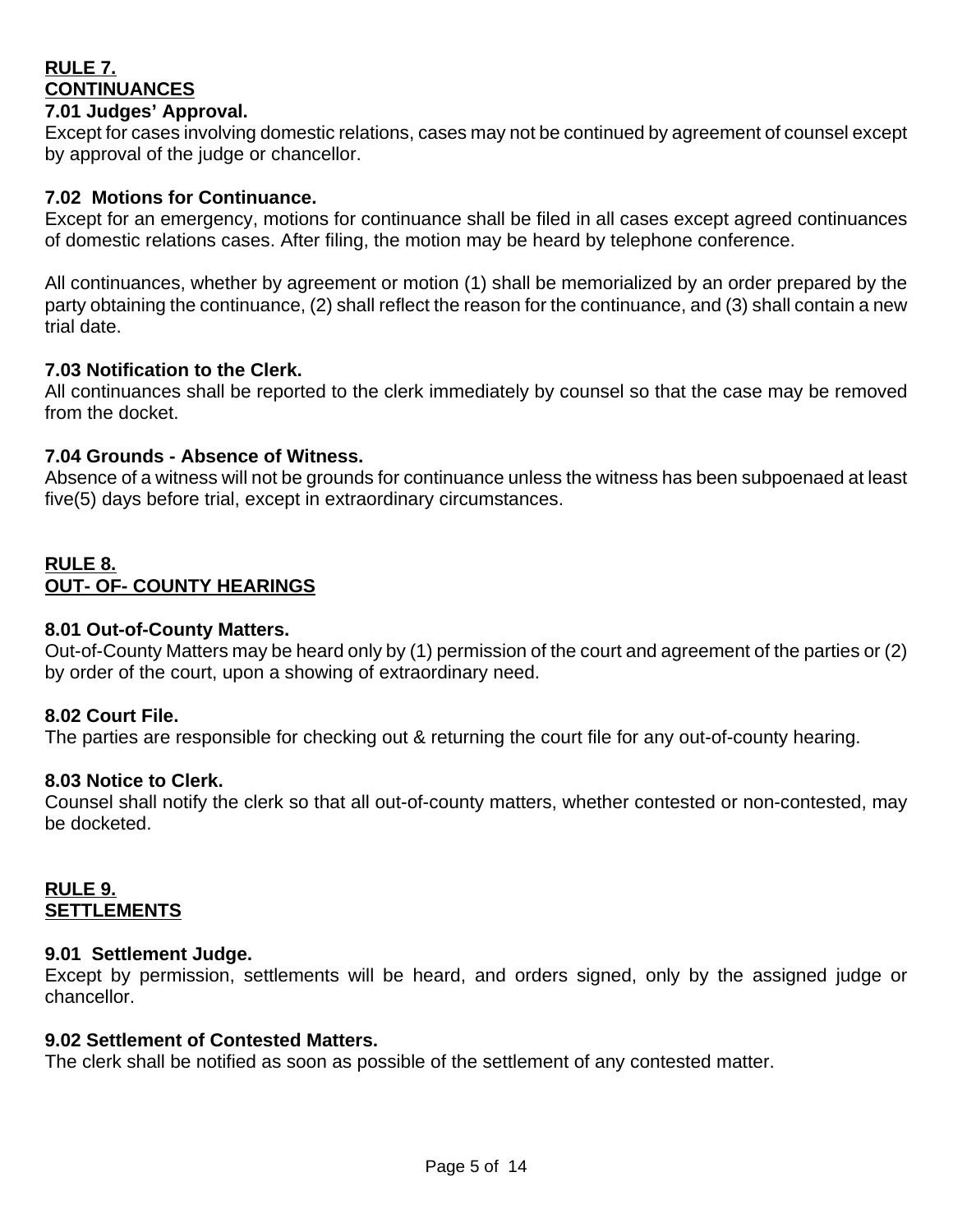# **9.03 Late Settlement of Jury Cases.**

The costs of bringing in jurors for cases settled on the day of trial will be taxed as the judge deems appropriate.

# **RULE 10. DOMESTIC RELATIONS**

## **10.01 Scope of Rule***.*

This rule shall apply in all domestic relations cases in the Tenth Judicial District.

# **10.02 Thirty Day Waiting Period.**

No action for the granting of a divorce shall be heard until at least thirty (30) days from date of service.

# **10.03 Contents of Divorce Complaint.**

All statutory requirements shall be strictly followed. For future reference, the statistical information shall be contained in, rather than attached to, the complaint, except as required by law. Where applicable, the Temporary Injunction established by T.C.A. § 36-4-106 (d) shall be set out verbatim in the original pleadings and served upon the defendant with the Summons and Complaint.

# **10.04 Certificate of Divorce.**

Plaintiff or counsel shall, simultaneously with the filing of a complaint for divorce, lodge with the Clerk or Clerk & Master in whose court the complaint for divorce is filed a certificate of divorce upon forms provided by the Clerks (as promulgated by the state registrar of vital records). Said certificate of divorce shall be typed and completed with all required information except for information pertaining to the "DECREE" section which is not known at the date of filing.

# **10.05 Disposition Period.**

All uncontested divorce cases will be disposed of within six (6) months and all contested cases within one (1) year unless an application for extension is approved by the court.

# **10.06 Temporary Restraining Orders.**

Temporary orders which affect the custody of, or access to, children or which affect the possession or status of a marital residence may not be obtained without notice of hearing unless it is clearly shown by verified complaint or affidavit that the children's safety or applicant's rights are being or will be endangered by the adverse party and the children or applicant will suffer immediate and irreparable injury, loss or damage before notice can be served and a hearing had thereon. If temporary custody is granted, co-parenting shall proceed in accordance with Rule 10.07 below, unless otherwise ordered.

Orders granting immediate relief without notice shall contain a hearing date with the assigned judge to determine the appropriateness of the order and any other relief requested by proper pleadings. This provision shall not prevent any aggrieved party from requesting a later or earlier hearing.

Counsel who obtain temporary orders without notice shall be available for a telephone conference with the judge, if necessary, to determine if an earlier hearing is required. Temporary orders, whether granted upon hearing or without notice, shall remain in effect until modified by the court.

# **10.07 Parenting Plan Packet in Divorce Cases.**

**(A).** The Circuit Court Judges and Chancellor have issued a joint order which shall govern the process in Domestic Relations cases involving children. In addition to filing an affidavit of income with the original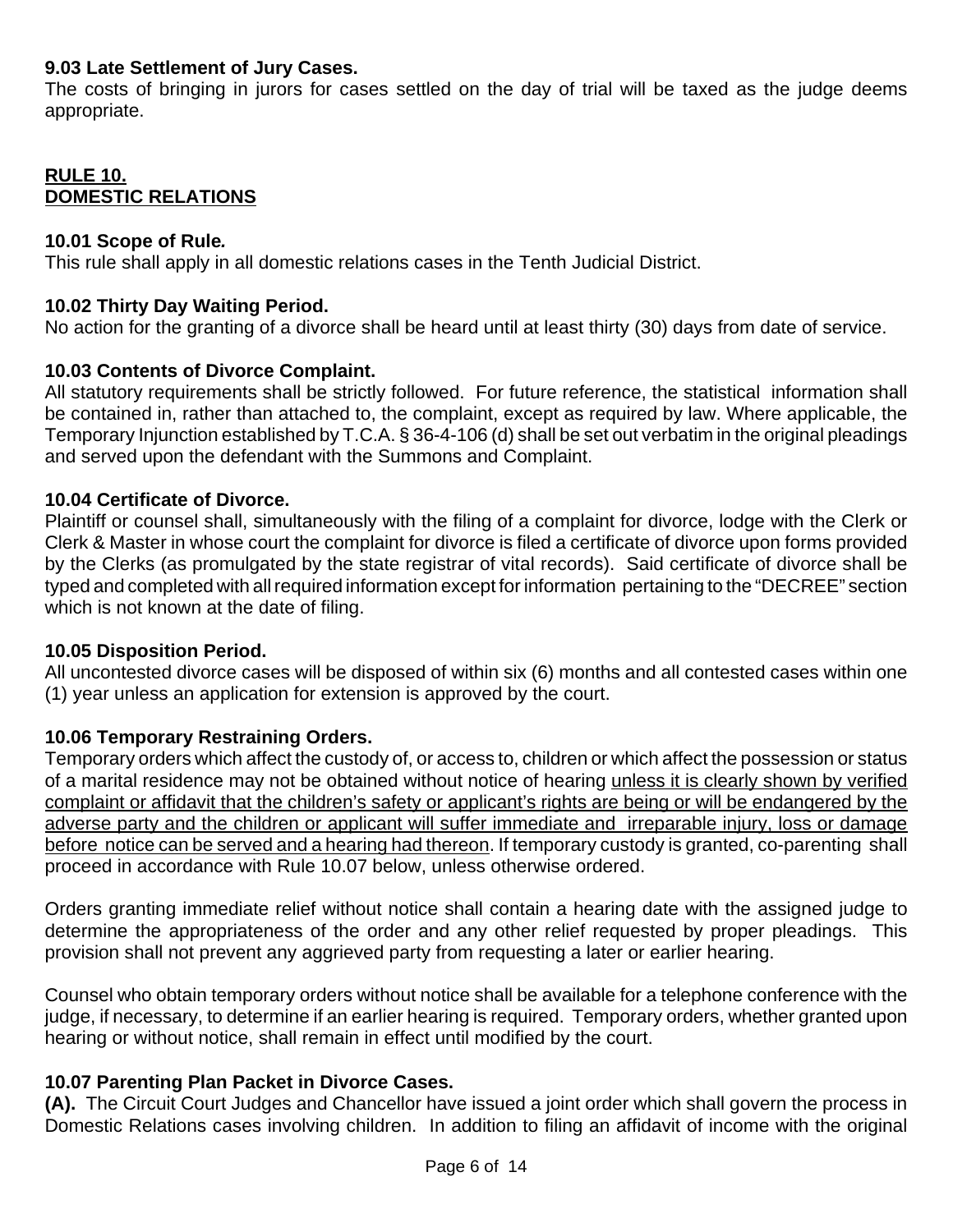complaint, when temporary support is requested, the parties shall exchange monthly income information readily available from employers so that the court can compare income for comparable periods. Prior to hearing, counsel shall exchange this information, attempt to settle all matters relating to temporary residence and support, and shall file an income/expense statement prior to any hearing.

# **(B). Standing Orders of the Court**

The following provisions shall be standing orders relating to temporary or permanent custody, support, visitation and co-parenting responsibilities, and the conduct of the parties:

# **(1)***.* **Statutory Rights:**

The statutory rights set forth in T.C.A.§ 36-6-101 shall be set forth verbatim in all Marital Dissolution Agreements, or if no agreement, in all final divorce judgments or post-judgment orders if not contained in the original final judgment.

The custodial parent will advise the other parent of all school and disciplinary contacts, all medical contacts and reports, and all other important developments in the lives and activities of the children.

Neither parent will engage in nor permit in the presence of the children any excessive alcohol consumption, immoral conduct, obscenities, violence, or disrespect for law and order.

# **(2). Control of Co-Parenting**

Unless otherwise ordered, the person having non-residential co-parenting responsibilities may take the children to reasonable activities. The custodian will have the children ready and available for all visits. In the event a child is invited or desires to participate in other activities which may interfere with a co-parenting time, a parent will not encourage, permit or consent thereto without previous approval of the other parent.

# **(3). Child Support**

A parent shall, upon the filing of a complaint for divorce, be responsible for paying to the residential parent child support in accordance with the Tennessee Revised Child Support Guidelines and worksheet. Support must be stated in monetary amounts rather than percentages. Information is available from the child support office.

All marital dissolution agreements, orders, and judgments involving child support shall affirmatively state that support is consistent with the guidelines or, if not, the reasons for deviation.

# **(4). Medical Insurance**

Any party ordered to maintain medical insurance coverage for minor children shall provide the other party with all necessary documents evidencing proof of coverage. This is a continuing duty.

# **(5). Interference**

Neither parent will intrude upon the privacy of the other; nor falsely make nor imply mean, nasty, derogatory or deprecatory statements about the other to anyone; nor prevent, nor restrict, nor in any way interfere with the other's rights granted by the court.

# **(6). Injunction and Parenting Class**

The statutory injunction (T.C.A. 36-4-106(b)) and the parenting class requirements shall be served with a complaint for divorce or modification, as appropriate.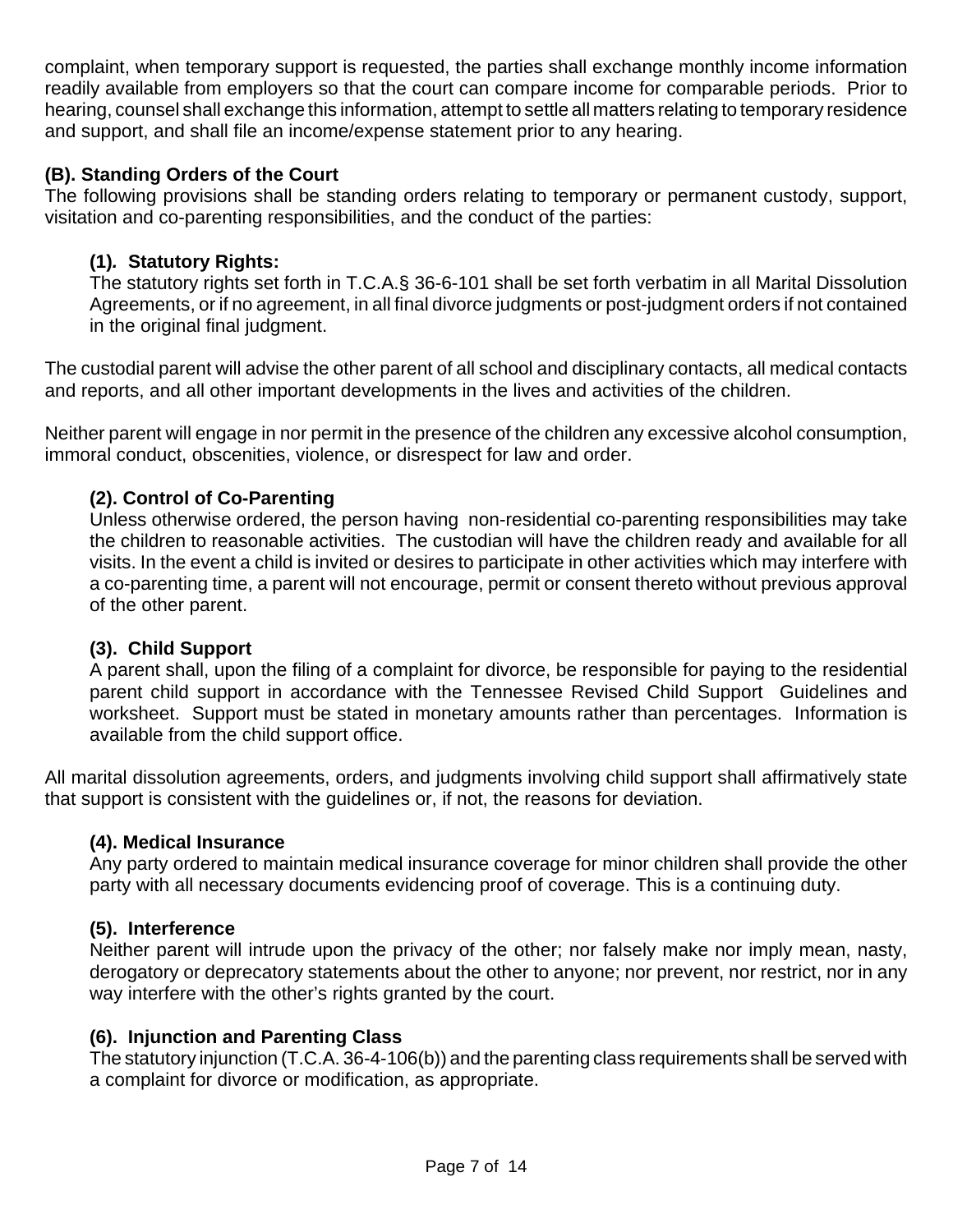# **(7). Contempt**

A willful violation of the statutory injunction or parenting class requirement may be punishable by a Fifty (\$50.00) Dollar fine and/or incarceration in jail for each violation, or as otherwise allowed by law; or in cases of support, commitment to jail until support arrearage is either paid or a settlement is approved by the court.

# **10.08 Joint Financial Statement and Proposed Distribution.**

If an agreement is not reached or the case does not proceed on default, plaintiff shall serve on defendant, no earlier than thirty (30) nor later than ninety (90) days after filing, a proposed joint income, asset and liability list, in a format provided by the specific court in which the case is pending. Defendant shall, within twenty (20) days, serve a response in preparation for a meeting between the parties, or at least their counsel, to settle the case or prepare the final "Statement." All disagreements as to income, child support, or values or status of property shall be noted on the "Statement."

The "Statement" and each side's "Proposal for Distribution" in the same format, shall be filed no later than the day before trial.

If the parties reach an agreement with respect to the division of property but contest other economic issues such as alimony, the parties must submit a "Joint Financial Statement" as to the value of the property received by each party.

Any party or counsel failing to comply with this provision may suffer the imposition of sanctions, including but not limited to dismissal of the complaint or counter-claim, acceptance of a "Statement" or "Proposal" prepared by the complying party and/or the imposition of attorney fees.

Nothing in this provision is intended to preclude the parties from settling their case by the filing of a Marital Dissolution Agreement or announcement in open court without the submission of a "Statement."

# **10.09 Duty to Disclose.**

Each side has an affirmative duty to disclose all marital and separate assets and liabilities and to furnish such records as are reasonably available with respect to them. Violation of this duty may result in the setting aside of the MDA.

# **10.10 Pensions and Retirement.**

Persons with any pension and retirement benefits have a duty to disclose those assets and provide the employer's calculation of value if that is the type of information the employer provides.

Any party desiring a greater than equal share of a pension or profit-sharing plan shall, unless the parties agree as to value, have the plan appraised and provide the other side sufficient information for an independent appraisal.

# **10.11 Income.**

If there is a disagreement with respect to the income of either party, tax returns for the three (3) previous years shall be produced.

# **10.12 Real Estate***.*

Real estate must be appraised unless the parties are in agreement as to its value or the property is to be sold and the proceeds equally divided.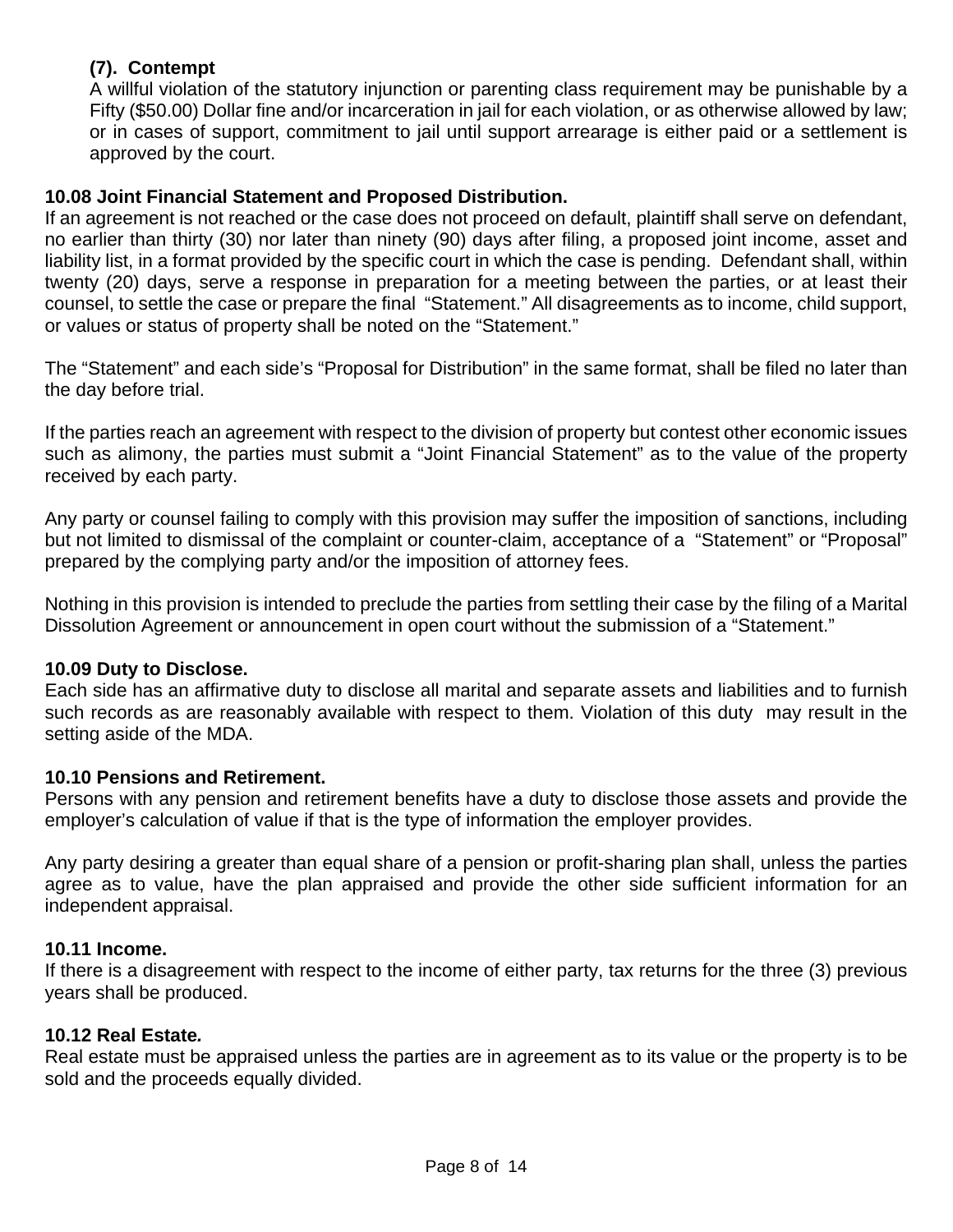# **10.13 Minor Children.**

# **(A) Subpoenas.**

Minor children will be subpoenaed in domestic relations cases by serving the subpoena on the parent who has primary custody or possession, or on his or her attorney.

# **(B) Strict Compliance with T.C.A. Section 36-6-224.**

No person shall receive either temporary or permanent primary or secondary parenting time with a child in either an original divorce case or a case to modify primary custody (whether ex parte, by agreement or by hearing) without filing a sworn pleading or attached affidavit which complies with both the letter and intent of T.C.A. §36-6-224 enacted for the protection of children. See comment to text.

# **(C) Compliance with Supreme Court Rule 8, RPR 3.3.**

When children are involved, counsel shall give special attention to Rule 3.3, Rules of Professional Responsibility.

## **10.14 Hearing of Post-Divorce Matters.**

Post-divorce matters shall be heard by the judge of the court who heard and decided the original contested divorce action or to whom the case was assigned.

# **10.15 Orders of Protection under T.C.A. §36-3-603 where Divorce is Filed.**

Counsel involved in an active domestic relations case shall also be regarded by the court as counsel for the client in any order of protection case arising out of the marital relationship either before or after the divorce is filed. All orders of protection cases and related divorce actions shall be consolidated for temporary and permanent hearings.

# **RULE 11. COURTROOM PERSONNEL**

# **11.01 Officers in Courtroom.**

There shall be a court officer and a clerk in the courtroom at all times during the trial unless expressly excused by the trial judge or chancellor.

# **RULE 12. WORKER'S COMPENSATION**

# **12.01 Approval of Joint Petitions.**

No worker's compensation settlements will be heard until the complaint or petition is concomitantly filed with the clerk of the court.

# **12.02 Pretrial Memorandum.**

Claimant shall fill out and serve a pretrial memorandum form provided by the court on the employer at least fourteen (14) days prior to trial, and the employer shall respond and forward the completed memorandum directly to the chancellor or trial judge at least seven (7) days prior to trial. The memorandum shall include any deposition that will be offered for proof during the trial.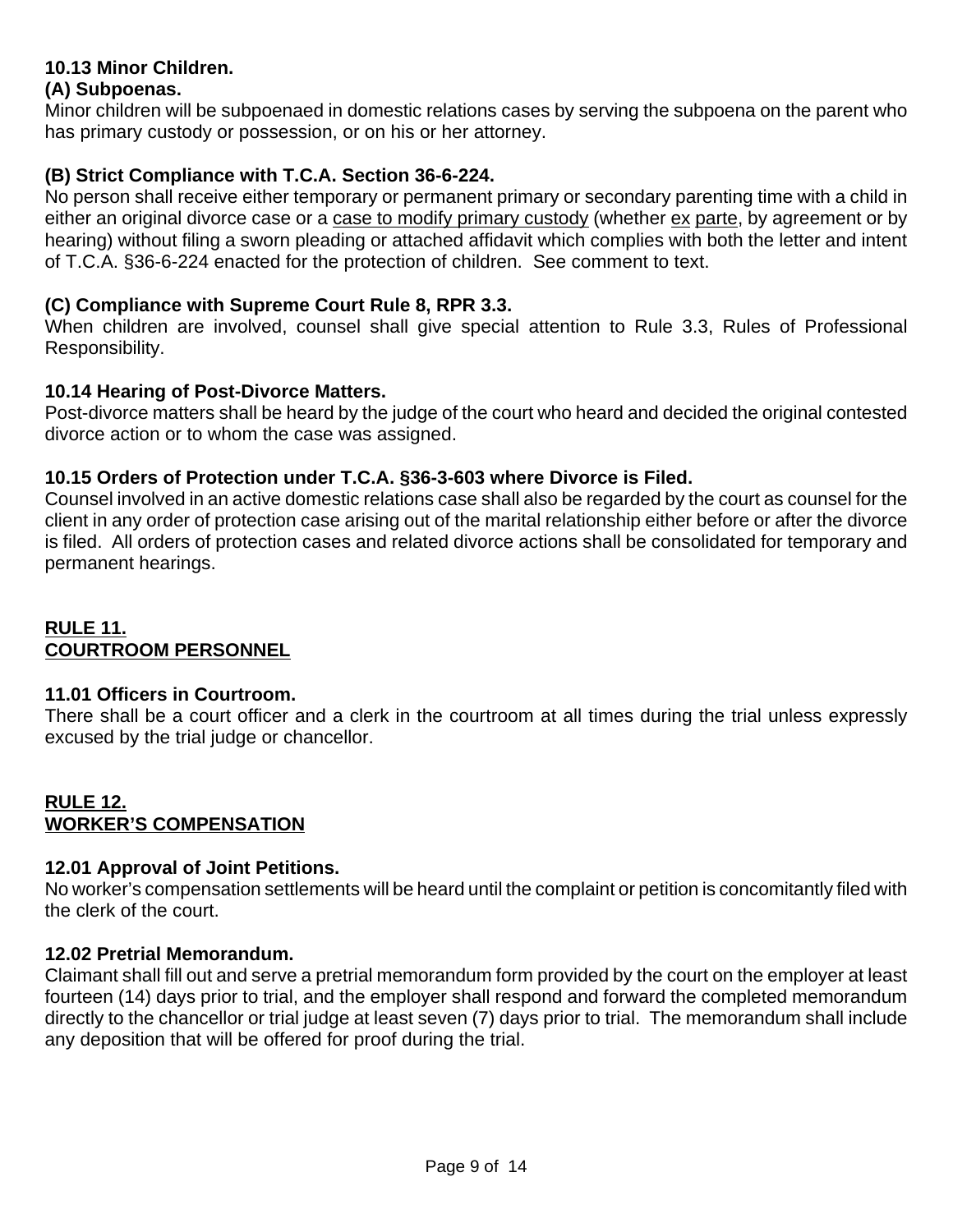# **RULE 13. ORDERS IN CIVIL CASES**

# **13.01 Judge's Name and Hearing Date.**

All orders in civil cases shall contain the name of the judge who heard the case or who is to sign the order, as well as the hearing date, and the date each attorney approves the order for entry.

When submitting orders for approval counsel's correspondence to the court and other counsel shall be sent in a manner that anticipates simultaneous receipt by the court and counsel. (For example hand delivery to the court requires a fax or email to opposing counsel when hand delivery to opposing counsel is not feasible.)

## **13.02 Counsel Responsible for Preparation.**

Unless the court rules otherwise, counsel for the successful or proposing party shall prepare the proposed order reflecting the court's decision and shall submit it to opposing counsel not later than ten (10) days from the date of hearing or decision noting thereon the date of counsel's preparation.

## **13.03 Action by Opposing Counsel and Court.**

Within ten (10) days of receipt of the proposed order, non-prevailing counsel shall either approve (and date the approval) and submit the order to the judge or chancellor for entry in accord with T.R.Civ.P. 58 or, if no order has been proposed by prevailing counsel, the non-prevailing counsel shall submit an order to opposing counsel and the court for approval. Once 10 days from hearing has passed and no agreed order has resulted from utilization of the procedures under this rule, either party may submit their proposed order to the court and the other party noting areas of disagreement and may initiate a telephone conference with all counsel and the court to resolve differences about the order.

Nothing in this rule shall limit the authority of the court to draw its own order or to enter an order submitted by a party in any case at any time the court is satisfied the order reflects the court's ruling and complies with Rule 58 of the Tennessee Rules of Civil Procedure.

The court upon receiving a proposed order from only one counsel may give opposing counsel five days to submit a competing order to the court.

# **13.04 Effect of Failure to Comply.**

Failure of any counsel to follow this rule shall impose on all counsel a duty to submit forthwith a proposed order to the judge or chancellor pursuant to Rule 58, Tenn. R. Civ. P., and may subject delinquent counsel to sanctions, including dismissal of a complaint or counter-compliant, if appropriate.

#### **RULE 14. COURT FILES**

No file may be removed from the office of the Circuit Court Clerk or Clerk & Master except by order of the judge of the court. No file will be checked out for a period in excess of seven (7) days except by specific order of the court.

#### **RULE 15. CRIMINAL APPOINTMENTS 15.01 Attorneys Subject To.**

Effective January 1, 1989, each attorney who maintains an office, advertises or practices regularly in an affected county will be placed on the appointment list for indigent defendants.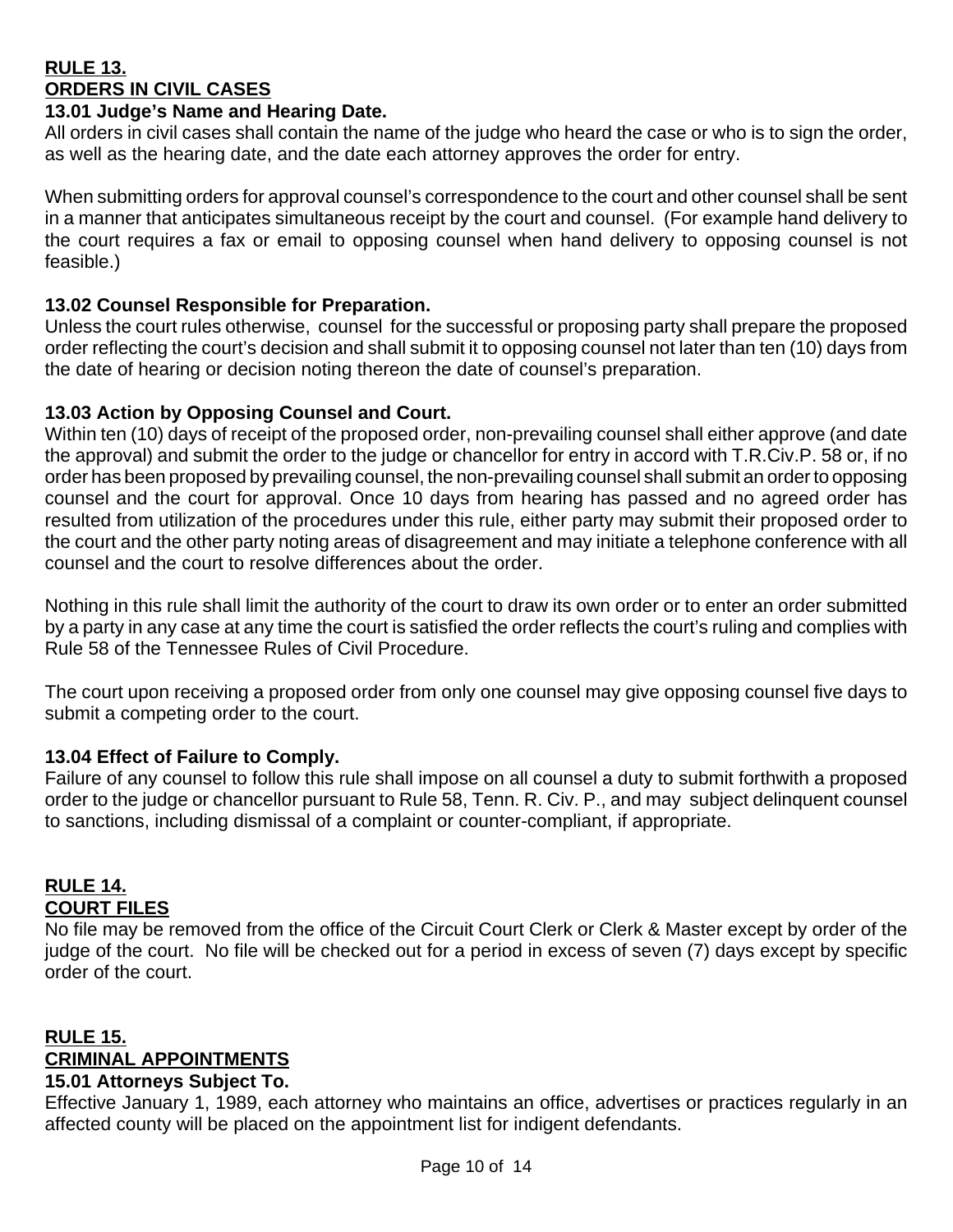# **15.02 Procedure for Removal of Name.**

Attorneys may be removed from the list by filing an affidavit with the court claiming exemption under these rules.

# **15.03 Exemptions.**

The following shall be grounds for claiming an exemption:

(1) Attorneys who have practiced law for at least twenty years and who do not intend to accept criminal cases for a fee.

(2) Attorneys who do not practice in any trial court.

(3) Attorneys whose income is derived from a governmental source and are forbidden by contract or rule of the contracting agency from practicing criminal law.

# **RULE 16. DISPOSITION OF EXHIBITS, DEPOSITIONS, ETC.**

# **16.01 Items to be Discarded.**

Except as hereinafter provided, the clerks of all courts shall one year after such time as a case is finally disposed of by entry of a final judgment, final order, order of dismissal, order of nonsuit, or any other applicable order (e.g., order overruling motion for a new trial or motion to reconsider) remove from each court file and discard the following items:

(1) All depositions, whether taken for discovery or proof;

- (2) All exhibits (including those not actually maintained in the court file);
- (3) Copies of all pleadings accompanying all nulla bona returns; and
- (4) Jury strike lists.

# **16.02 Withdrawal by Party or Attorney.**

After a case has been finally disposed of (and before the clerk has discarded the same pursuant to Rule 16.01), a party may withdraw any deposition or exhibit by:

- (1) Order of the court;
- (2) Written agreement signed by all parties and their counsel and filed with the clerk; or

(3) Written notice filed with the clerk, sixty (60) days after disposition of the case, signed by a party or his counsel specifically identifying each exhibit and/or deposition he intends to withdraw. A copy of this notice will be served upon each party or counsel as required by TRCP. In the absence of written objection filed by a party or his counsel within fifteen (15) days from the receipt by the clerk of the notice of request to withdraw exhibits and/or depositions, the clerk will allow a party or his counsel to withdraw the requested exhibit and/or deposition. Any objection to the withdrawal or exhibits and depositions shall be resolved by the court.

Any written agreement or notice of request to withdraw exhibits or depositions shall at the end thereof contain a blank receipt to the clerk for the items sought to be withdrawn to be signed by the party or his attorney upon the withdrawal of said items.

# **16.03 Exceptions.**

The provisions of Rule 16 shall not apply to the following cases:

(1) Domestic Relations Cases involving the support and custody of minor children until all involved children have attained the age of majority.

(2) Cases on appeal. Once such cases have been finally disposed of either in the appellate courts or in the trial courts upon remand, this Local Rule 16 shall apply.

(3) Minors or disabled children until removal of disability or attainment of majority.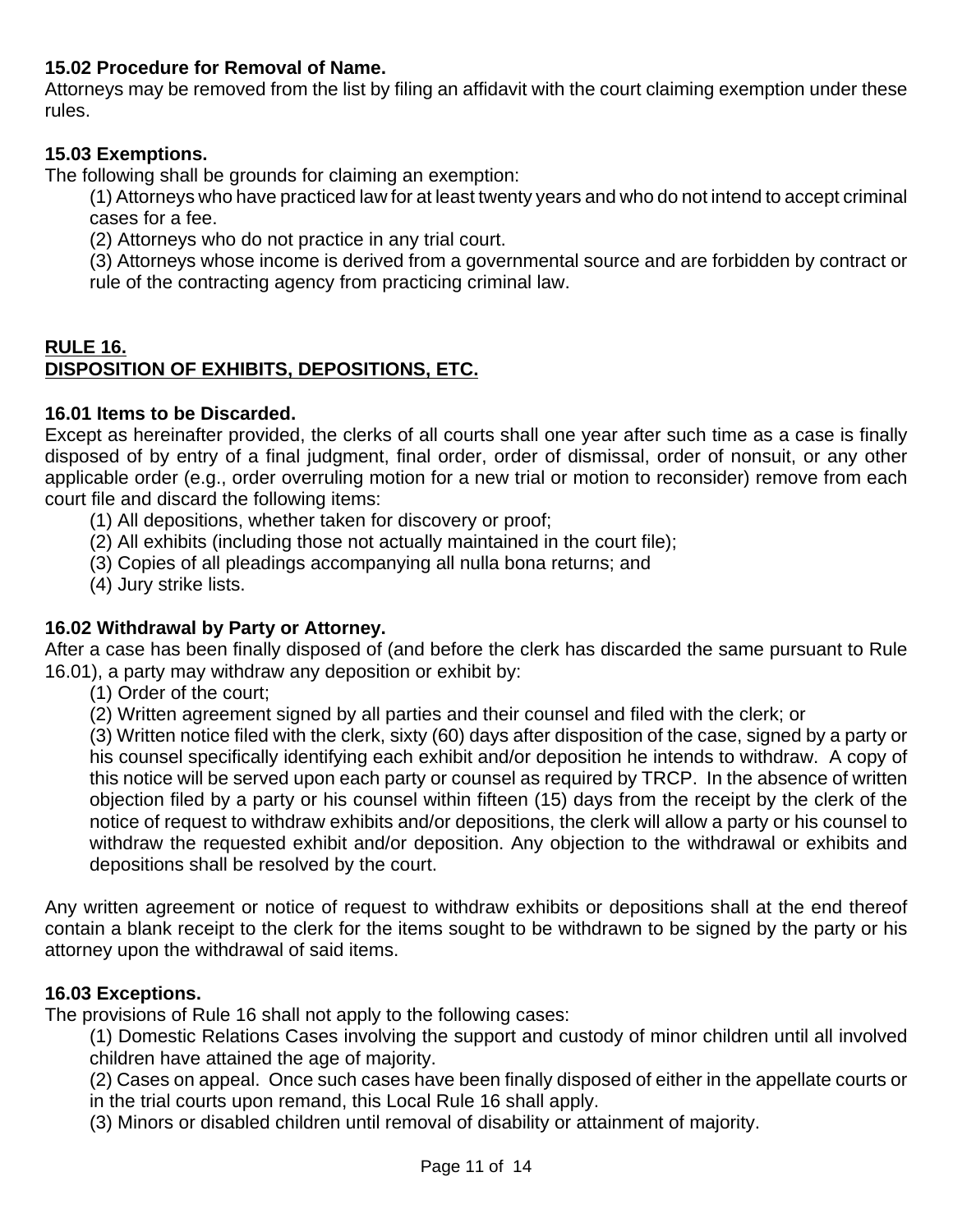# **RULE 17. GENERAL**

## **17.01 Negotiations.**

After the defendant's attorney has entered his name as attorney of record on the rule docket of the court, no attorney may negotiate or compromise any matter with anyone except the attorney of record.

## **17.02 Jury Demand in General Sessions Court.**

If a jury is demanded for a case in Sessions Court, that case will be transferred to the court of general jurisdiction where a jury will be provided to try the matter on the issues raised. After a determination by the jury of the issues, the case will be remanded to Sessions Court with a certification of judgment from the trial court, and the Sessions Court shall proceed to judgment on the case.

#### **17.03 Suspension of Rules.**

Whenever the court determines that in the interest of justice a rule requires suspension, the court may suspend such rule.

## **17.04 Removal of Cases to U.S. District Court***.*

In cases which are removed to the U.S. District Court, counsel for the prevailing party shall notify in writing the clerk of the court from which the case was removed of the final disposition of the case in the U.S. District Court. Said notice shall be given to the clerk within ten (10) days of the final disposition and shall indicate the prevailing party in the U.S. District Court and against whom the costs were assessed.

## **17.05 Photographs, Recordings, and Televisions.**

The taking of photographs and operation of sound, recording, or television equipment in the courtroom is prohibited except by approved court reporters or by prior permission of the court. The clerk shall post a notice on the door of the courtroom.

#### **17.06 Post Verdict Interrogation of Jurors.**

No attorney, party or representative of either may initiate an interrogation of a juror who has not completed the term of service as a juror without prior approval of the court. Approval of the court shall be sought only by an application made by counsel orally in open court, or upon written motion which states the grounds and the purpose of the interrogation.

If a post verdict interrogation of one or more members of the jury should be approved, the scope of the interrogation will generally be limited to ascertaining whether a verdict might be subject to challenge for the reasons set out in Rule 606(b) of the Tennessee Rules of Evidence. The scope of the interrogation and other appropriate limitations upon the interrogation shall be determined by the judge prior to the interrogation.

# **17.07 Post Conviction Relief Petitions.**

Post conviction relief petitions shall be docketed by the clerk on the date of receipt. The clerk shall immediately forward copies of same to the judge who presided in the case which is the subject of the petition, the local district attorney and petitioner's former counsel. The clerk shall thereafter place the matter on the docket on the first available non-jury day following 30 days of the receipt of the petition.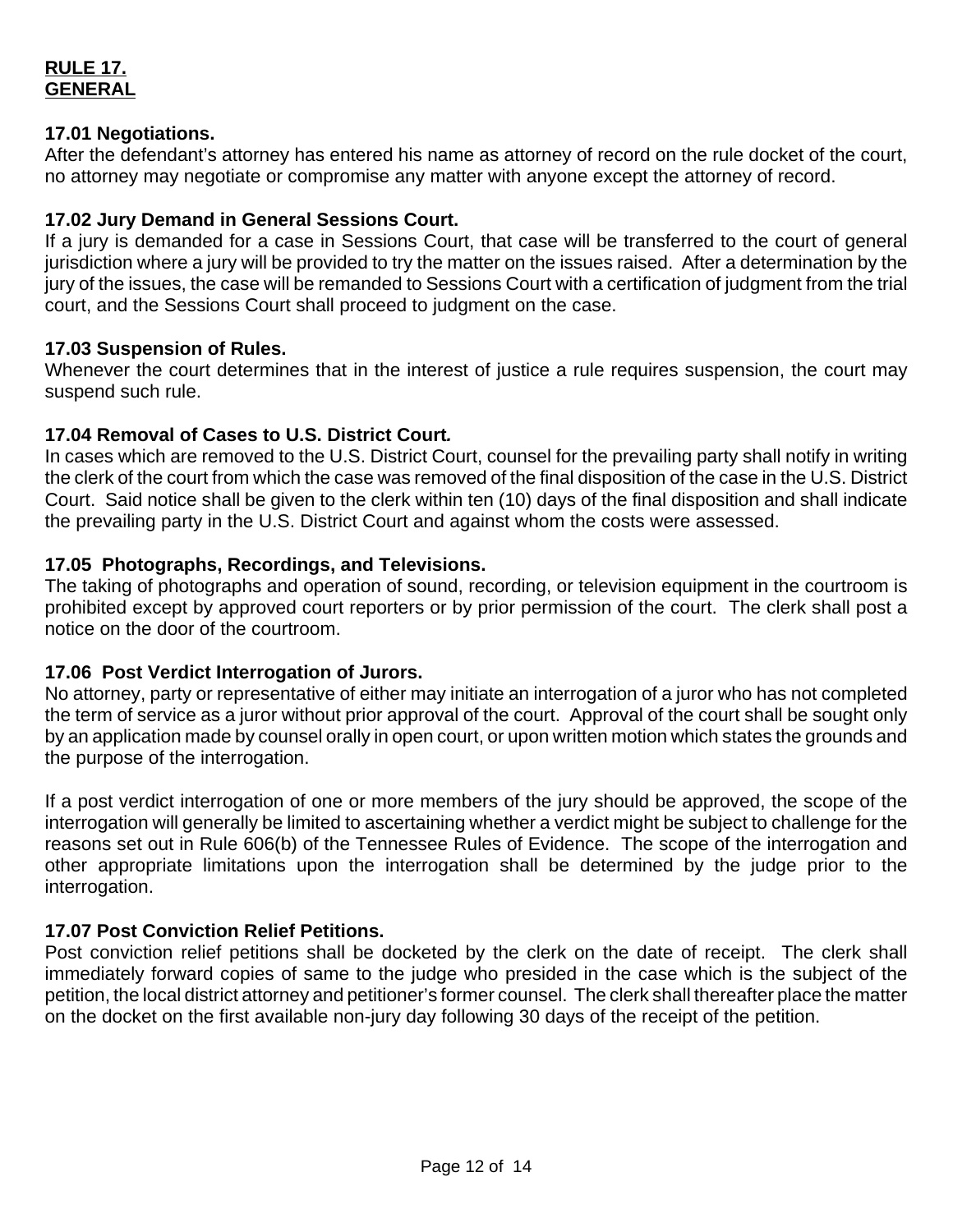#### **RULE 18. BAIL BOND COMPANIES 18.01**

## Effective January 16, 1989, any person who desires to operate a professional bail bond company in any county in the Tenth Judicial District is required to post a minimum of twenty-five thousand dollars (\$25,000.00) in cash with the Circuit Court Clerk of said county as security for bonds written. Interest will be paid to the bonding company by the clerk. If any additional security is posted, it must be in addition to the minimum cash deposit.

## **18.02**

Any company operating on posted security may write bail bonds ten (10) times the amount of the security. Security is defined as the total amount of cash on deposit with the Circuit Court Clerk.

## **18.03**

If a company writes bail bonds in an amount exceeding the ten-to-one ratio of penal sums against the posted security, the Circuit Court Clerk is ordered to obtain an order from any judge of this court, suspending the company from the approved list of bail bond companies and to notify the suspended company and all inferior courts of said suspension. The suspension shall remain in effect until the company posts the required amount of additional security, or until the amount of penal sums written falls within the ten-to-one ratio, pending further orders of the court.

#### **18.04**

If a company has conditional forfeitures on bonds written which equal an amount in excess of the amount of security posted, the Circuit Court Clerk is ordered to obtain an order from any judge of this court, suspending the company from the approved list of bail bond companies, and to notify the suspended company and all inferior courts of said suspension. The suspension shall remain in effect until the company has posted the required amount of additional security, or until the amount of conditional forfeitures falls within the ten-to-one ratio, pending further orders of the court.

# **18.05**

Any bail bonding company who employs an agent to write bonds must have each agent approved by a judge of this district exercising criminal jurisdiction.

# **18.06**

Statutes concerning semi-annual reports will be strictly enforced. Any bonding company who fails to comply will be suspended after notice.

## **18.07**

Where the collateral pledged by a bondsman to underwrite bonds or to increase the bondsman's capacity is equity in real estate, the encumbered property must be situated in the county where the bondsman is pledging the collateral.

# **RULE 19. CONSERVATORSHIPS AND GUARDIANSHIPS**

Conservatorships and guardianships shall be filed in either Chancery Court or other court having probate jurisdiction.